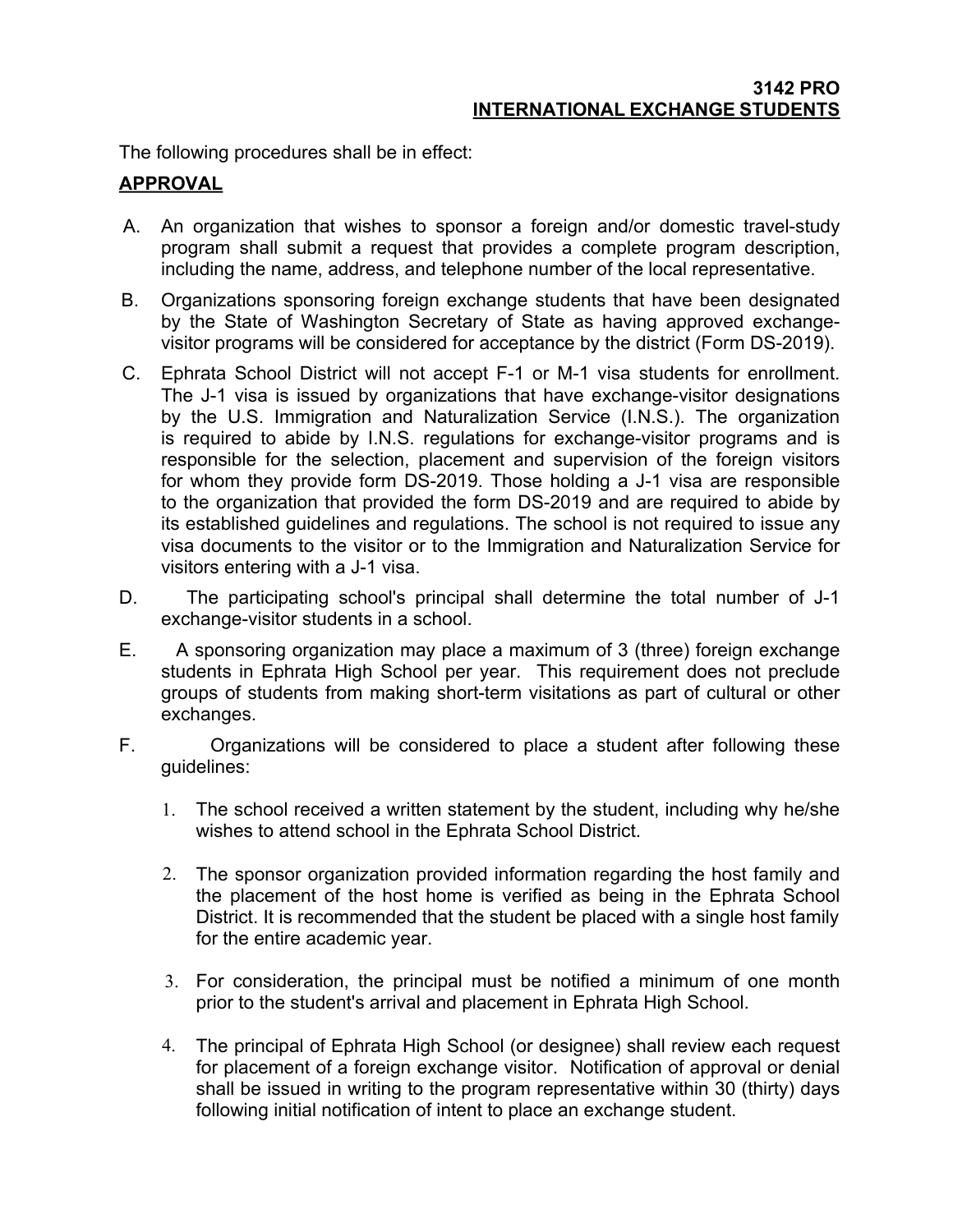- 5. The host family and sponsoring organization representative must ensure that the student receives appropriate scheduling and orientation at least one week before the beginning of school.
- 6. No exchange-visitor student shall be enrolled in the Ephrata School District unless he/she has been accepted in advance in writing by the principal (or designee).
- G. Each organization will ensure that each foreign exchange visitor has met the following criteria:
	- 1. Appropriate screening of foreign exchange visitors including the verification of English proficiency.
	- 2. Appropriate screening of host families. The program is responsible for the selection of the American host family. If a change of host families becomes necessary, the Ephrata School District will accept no responsibility to find a host family.
- H. Each organization will provide the Ephrata School District with the following:
	- 1. Immunization and health records including a complete Certificate of Immunization (CIS) at the time of application.
	- 2. An English language translation of the transcript, showing all courses completed or a list in English for all courses successfully completed.
	- 3. Verification of health and accident insurance coverage for the exchange visitor.
	- 4. Documentation of English proficiency.
	- 5. Name, address and telephone number of the student's host family within the district.
- I. Each organization will provide the name of the local contact person with a telephone number and a business address.
- J. If a sponsoring organization or area representative fails to meet the responsibilities outlined herein, the sponsoring organization will be denied the opportunity to place a student(s) in any of Ephrata School District's schools the following year.

## **OPERATIONS**

- K. Exchange visitors enrolled in the high school will be placed at the junior (eleventh grade) or senior (twelfth grade) level. Secondary students will be scheduled into a minimum of five classes each semester.
	- 1. Each visitor will be required to take two (2) semesters of English.